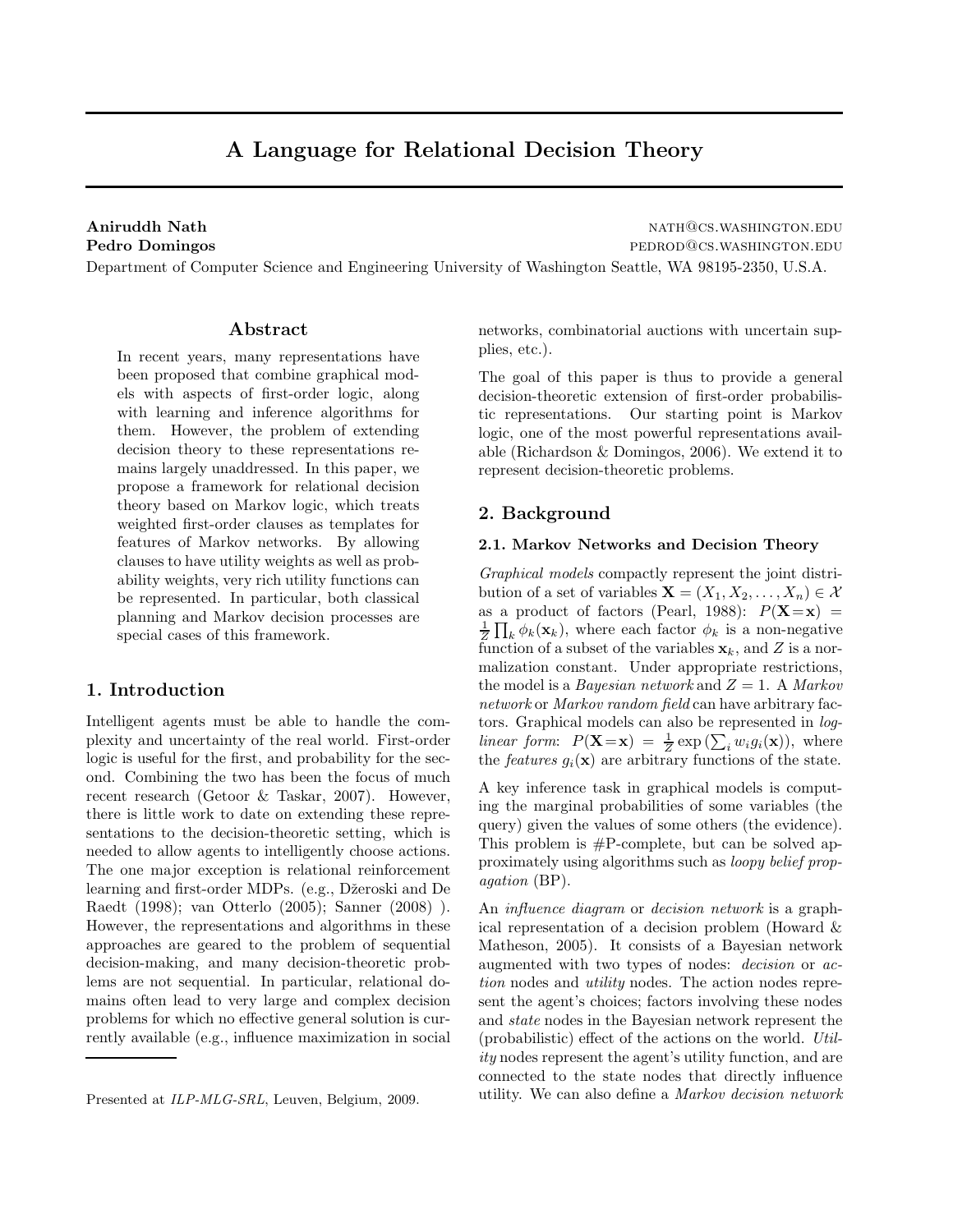as a decision network with a Markov network instead of a Bayesian network.

The fundamental inference problem in decision networks is finding the assignment of values to the action nodes that maximizes the agent's expected utility, possibly conditioned on some evidence. If a is a choice of actions, e is the evidence, x is a state, and  $U(\mathbf{x}|\mathbf{a}, \mathbf{e})$  is the utility of **x** given **a** and **e**, then the MEU problem is to compute  $\arg \max_{\mathbf{a}} E[U(\mathbf{x}|\mathbf{a}, \mathbf{e})] =$  $\operatorname{argmax}_{\mathbf{a}} \sum_{\mathbf{x}} P(\mathbf{x}|\mathbf{a},\mathbf{e}) U(\mathbf{x}|\mathbf{a},\mathbf{e}).$ 

#### 2.2. Markov Logic

Markov logic is a probabilistic extension of first-order logic. Formulas in first-order logic are constructed from logical connectives, predicates, constants, variables and functions. A grounding of a predicate (or ground atom) is a replacement of all its arguments by constants (or, more generally, ground terms). Similarly, a grounding of a formula is a replacement of all its variables by constants. A possible world is an assignment of truth values to all possible groundings of predicates.

A Markov logic network (MLN) is a set of weighted first-order formulas. Together with a set of constants, it defines a Markov network with one node per ground atom and one feature per ground formula. The weight of a feature is the weight of the first-order formula that originated it. The probability distribution over possible worlds x specified by the MLN and constants is thus  $P(\mathbf{x}) = \frac{1}{Z} \exp(\sum_i w_i n_i(\mathbf{x}))$ , where  $w_i$  is the weight of the *i*th formula and  $n_i(\mathbf{x})$  its number of true groundings in x.

# 3. Markov Logic Decision Networks

Decision theory can be incorporated into Markov logic simply by allowing formulas to have utilities as well as weights. This puts the expressiveness of first-order logic at our disposal for defining utility functions, at the cost of very little additional complexity in the language. Let an action predicate be a predicate whose groundings correspond to possible actions (choices, decisions) by the agent, and a state predicate be any predicate in a standard MLN. Formally:

Definition A Markov logic decision network (MLDN) L is a set of triples  $(F_i, w_i, u_i)$ , where  $F_i$  is a formula in first-order logic and  $w_i$  and  $u_i$  are real numbers. Together with a finite set of constants  $C =$  ${c_1, c_2, \ldots, c_{|C|}}$ , it defines a Markov decision network  $M_{L,C}$  as follows:

1.  $M_{L,C}$  contains one binary node for each possible grounding of each state and action predicate appearing in L. The value of the node is 1 if the ground atom is true, and 0 otherwise.

- 2.  $M_{L,C}$  contains one feature for each possible grounding of each formula  $F_i$  in  $L$  for which  $w_i \neq 0$ . The value of this feature is 1 if the ground formula is true, and 0 otherwise. The weight of the feature is the  $w_i$  associated with  $F_i$  in  $L$ .
- 3.  $M_{L,C}$  contains one utility node for each possible grounding of each formula  $F_i$  in  $L$  for which  $u_i \neq 0$ . The value of the node is the utility  $u_i$ associated with  $F_i$  in L if  $F_i$  is true, and 0 otherwise.

We refer to groundings of action predicates as  $ac$ tion atoms, and groundings of state predicates as *state* atoms. An assignment of truth values to all action atoms is an action choice. An assignment of truth values to all state atoms is a state of the world or possible world. The utility of world x given action choice a and evidence **e** is  $U(\mathbf{x}|\mathbf{a}, \mathbf{e}) = \sum_i u_i n_i(\mathbf{x}, \mathbf{a}, \mathbf{e})$ , where  $n_i$  is the number of true groundings of  $F_i$ . The expected utility of action choice a given evidence e is:

$$
E[U(\mathbf{x}|\mathbf{a},\mathbf{e})] = \sum_{\mathbf{x}} P(\mathbf{x}|\mathbf{a},\mathbf{e}) \sum_{i} u_i n_i(\mathbf{x},\mathbf{a},\mathbf{e})
$$

$$
= \sum_{i} u_i E[n_i]
$$

The MEU problem in MLDNs is finding the action choice that maximizes expected utility, and is obviously intractable. We have developed expanding frontier belief propagation (Nath & Domingos, 2009), an efficient, approximate MEU algorithm for MLDNs. EFBP searches the space of action choices, computing the expected utility for each one using a variant of BP that only recomputes beliefs for portions of the network that have changed since the last search step. Experiments on multiple domains have shown that EFBP is much faster than running the same algorithm with standard BP at each search step, and produces results of very similar utility.

A wide range of decision problems can be elegantly formulated as MLDNs, including both classical planning and Markov decision processes (MDPs). To represent an MDP as an MLDN, we can define a constant for each state, action and time step, and the predicates  $State(s!, t)$  and  $Action(a!, t)$ , with the obvious meaning. (The ! notation indicates that, for each t, exactly one grounding of  $State(s, t)$  is true.) The transition function is then represented by the formula  $\texttt{State}(\texttt{+s}, \texttt{t}) \wedge \texttt{Action}(\texttt{+a}, \texttt{t}) \Rightarrow \texttt{State}(\texttt{+s}', \texttt{t} + \texttt{1}),$ with a separate weight for each  $(s, a, s')$  triple. (Formulas with  $+$  signs before certain variables represent